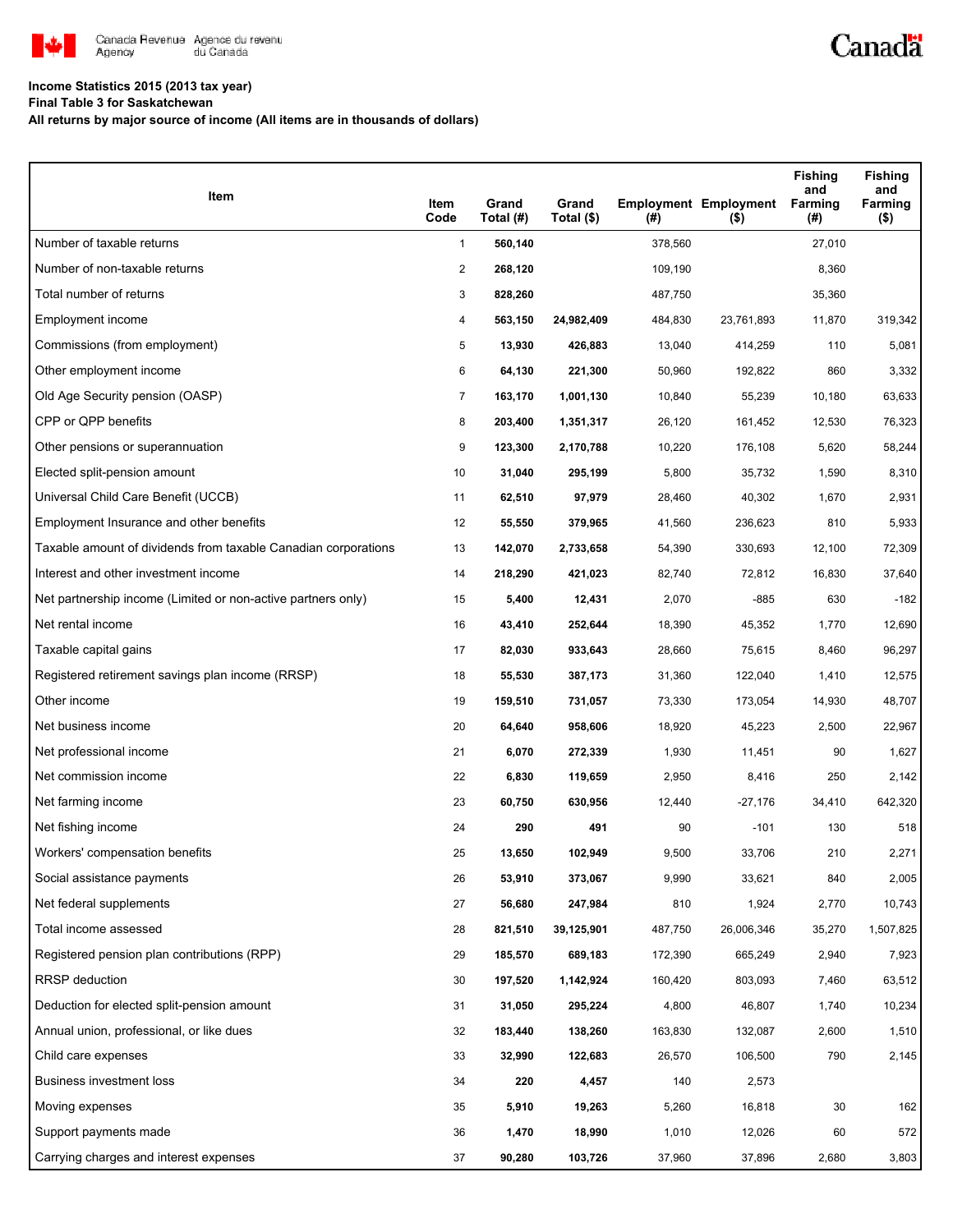

## **Income Statistics 2015 (2013 tax year)**

**Final Table 3 for Saskatchewan**

## **All returns by major source of income (All items are in thousands of dollars)**

| Item                                                                                           | Item<br>Code | Grand<br>Total (#) | Grand<br>Total (\$) | $($ #)  | <b>Employment Employment</b><br>$($ \$) | <b>Fishing</b><br>and<br><b>Farming</b><br>(#) | <b>Fishing</b><br>and<br><b>Farming</b><br>( \$) |
|------------------------------------------------------------------------------------------------|--------------|--------------------|---------------------|---------|-----------------------------------------|------------------------------------------------|--------------------------------------------------|
| Deductions for CPP/QPP contributions on self-employment and<br>other earnings                  | 38           | 61,910             | 54,611              | 10,210  | 2,026                                   | 15,750                                         | 16,519                                           |
| Deductions for provincial parental insurance plan (PPIP) premiums<br>on self-employment income | 39           |                    |                     |         |                                         |                                                |                                                  |
| Exploration and development expenses                                                           | 40           | 3,590              | 20,244              | 1,300   | 8,666                                   | 310                                            | 1,333                                            |
| Other employment expenses                                                                      | 41           | 25,370             | 123,250             | 23,390  | 110,768                                 | 240                                            | 813                                              |
| Clergy residence deduction                                                                     | 42           | 1,430              | 17,111              | 1,320   | 16,249                                  |                                                |                                                  |
| Other deductions                                                                               | 43           | 17,720             | 56,903              | 9,670   | 10,559                                  | 600                                            | 1,174                                            |
| Total deductions before adjustments                                                            | 44           | 469,630            | 2,807,531           | 321,840 | 1,971,612                               | 22,270                                         | 109,833                                          |
| Social benefits repayment                                                                      | 45           | 15,540             | 44,485              | 6,660   | 13,969                                  | 1,290                                          | 4,705                                            |
| Net income after adjustments                                                                   | 46           | 818,230            | 36,318,704          | 487,240 | 24,023,295                              | 34,140                                         | 1,416,144                                        |
| Canadian Forces personnel and police deduction                                                 | 47           | 20                 | 346                 | 20      | 346                                     |                                                |                                                  |
| Security options deductions                                                                    | 48           | 600                | 25,465              | 550     | 23,808                                  | 10                                             | 49                                               |
| Other payments deductions                                                                      | 49           | 110,050            | 723,846             | 19,980  | 69,242                                  | 3,050                                          | 14,979                                           |
| Non-capital losses of other years                                                              | 50           | 720                | 6,803               | 260     | 2,839                                   | 30                                             | 209                                              |
| Net capital losses of other years                                                              | 51           | 17,300             | 33,835              | 5,830   | 6,729                                   | 1,390                                          | 2,550                                            |
| Capital gains deduction                                                                        | 52           | 8,030              | 549,561             | 940     | 20,538                                  | 1,860                                          | 76,754                                           |
| Northern residents deductions                                                                  | 53           | 7,110              | 18,375              | 5,740   | 15,169                                  | 30                                             | 67                                               |
| Additional deductions                                                                          | 54           | 2,090              | 11,147              | 240     | 2,447                                   | 40                                             | 71                                               |
| Farming/fishing losses of prior years                                                          | 55           | 1,770              | 20,370              | 410     | 3,555                                   | 910                                            | 13,019                                           |
| Total deductions from net income                                                               | 56           | 143,810            | 1,390,276           | 33,280  | 144,746                                 | 6,780                                          | 107,698                                          |
| Taxable income assessed                                                                        | 57           | 802,560            | 34,937,541          | 487,200 | 23,879,692                              | 33,960                                         | 1,311,513                                        |
| Basic personal amount                                                                          | 58           | 828,260            | 9,111,585           | 487,750 | 5,358,589                               | 35,360                                         | 390,267                                          |
| Age amount                                                                                     | 59           | 155,060            | 947,524             | 8,680   | 40,006                                  | 9,280                                          | 52,629                                           |
| Spouse or common-law partner amount                                                            | 60           | 59,100             | 438,514             | 40,230  | 315,929                                 | 3,600                                          | 22,111                                           |
| Amount for eligible dependant                                                                  | 61           | 30,770             | 325,011             | 19,960  | 209,112                                 | 240                                            | 2,410                                            |
| Amount for children 17 and under                                                               | 62           | 120,150            | 509,774             | 88,160  | 359,731                                 | 4,600                                          | 22,837                                           |
| Amount for infirm dependants age 18 or older                                                   | 63           | 410                | 2,004               | 200     | 1,010                                   | 20                                             | 97                                               |
| CPP or QPP contributions through employment                                                    | 64           | 478,820            | 771,779             | 432,610 | 734,401                                 | 8,010                                          | 10,089                                           |
| CPP or QPP contributions on self-employment and other earnings                                 | 65           | 61,910             | 54,611              | 10,210  | 2,026                                   | 15,750                                         | 16,519                                           |
| Employment Insurance premiums                                                                  | 66           | 486,620            | 302,813             | 438,000 | 287,448                                 | 7,130                                          | 3,680                                            |
| PPIP premiums paid                                                                             | 67           |                    |                     |         |                                         |                                                |                                                  |
| PPIP premiums payable on employment income                                                     | 68           |                    |                     |         |                                         |                                                |                                                  |
| PPIP premiums payable on self-employment income                                                | 69           |                    |                     |         |                                         |                                                |                                                  |
| Volunteer firefighters' amount                                                                 | 70           | 1,950              | 5,835               | 1,500   | 4,497                                   | 160                                            | 477                                              |
| Canada employment amount                                                                       | 71           | 545,740            | 596,724             | 463,900 | 515,747                                 | 11,800                                         | 12,620                                           |
| Public transit amount                                                                          | 72           | 20,640             | 6,765               | 16,960  | 5,852                                   | 70                                             | 11                                               |
| Children's fitness amount                                                                      | 73           | 53,700             | 29,468              | 43,150  | 23,486                                  | 2,030                                          | 1,195                                            |
| Children's arts amount                                                                         | 74           | 19,370             | 9,705               | 15,600  | 7,719                                   | 680                                            | 337                                              |

Canadä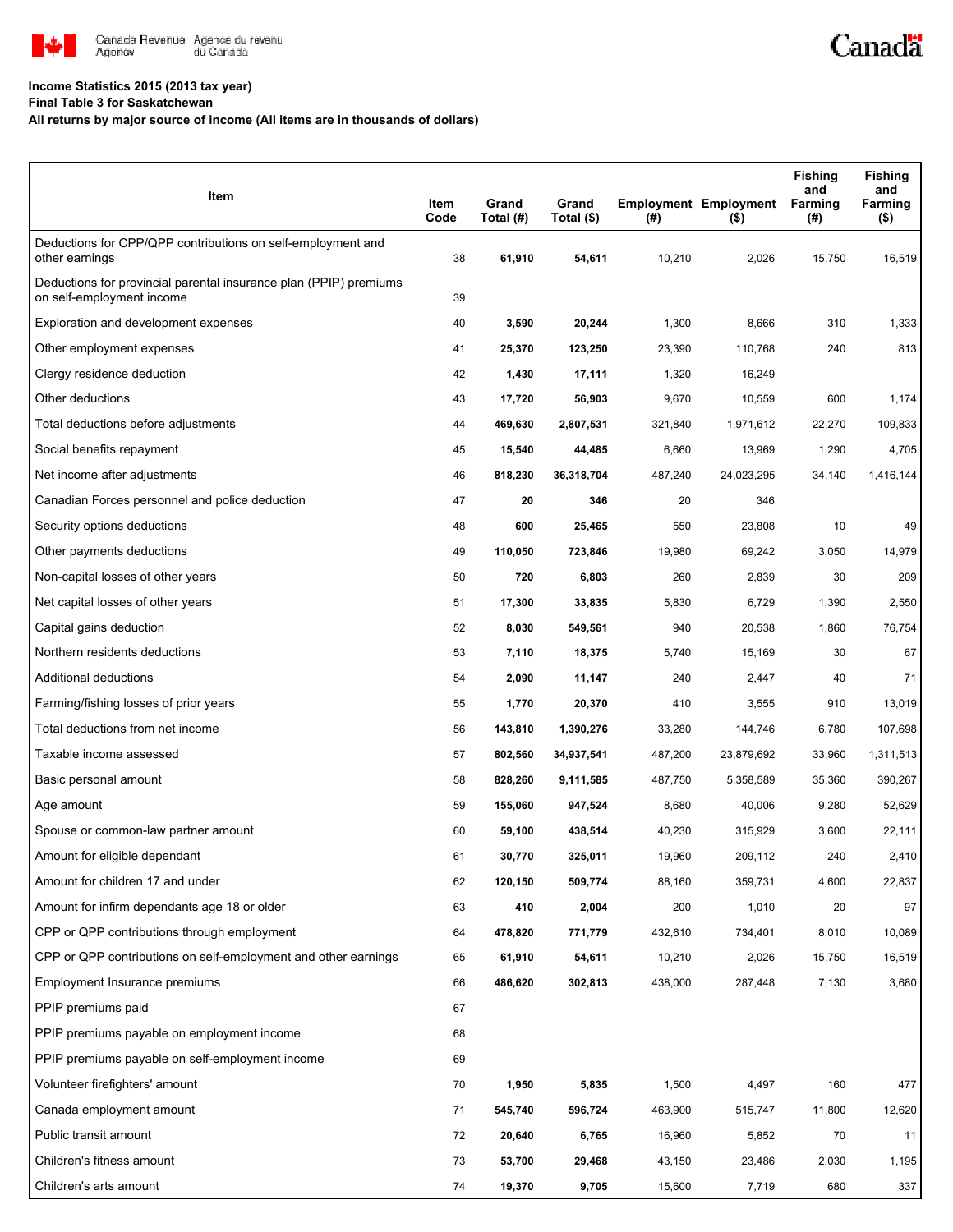

## **Income Statistics 2015 (2013 tax year)**

**Final Table 3 for Saskatchewan**

**All returns by major source of income (All items are in thousands of dollars)**

| Item                                                              |              |                    |                     |         |                                         | <b>Fishing</b><br>and | <b>Fishing</b><br>and |
|-------------------------------------------------------------------|--------------|--------------------|---------------------|---------|-----------------------------------------|-----------------------|-----------------------|
|                                                                   | Item<br>Code | Grand<br>Total (#) | Grand<br>Total (\$) | (#)     | <b>Employment Employment</b><br>$($ \$) | Farming<br>(#)        | Farming<br>$($ \$)    |
| Home buyers' amount                                               | 75           | 7,820              | 35,632              | 7,290   | 33,185                                  | 70                    | 322                   |
| Pension income amount                                             | 76           | 140,620            | 263,348             | 15,370  | 28,669                                  | 6,740                 | 12,150                |
| Caregiver amount                                                  | 77           | 3,460              | 18,154              | 2,280   | 12,087                                  | 140                   | 707                   |
| Disability amount                                                 | 78           | 19,830             | 152,475             | 3,670   | 28,338                                  | 620                   | 4,795                 |
| Disability amount transferred from a dependant                    | 79           | 5,620              | 55,862              | 3,870   | 40,112                                  | 230                   | 2,064                 |
| Interest paid on student loans                                    | 80           | 19,850             | 11,840              | 18,010  | 10,795                                  | 120                   | 51                    |
| Tuition, education, and textbook amounts                          | 81           | 55,170             | 298,962             | 48,870  | 260,932                                 | 730                   | 2,660                 |
| Tuition, education, and textbook amounts transferred from a child | 82           | 14,180             | 71,042              | 11,430  | 57,206                                  | 570                   | 2,888                 |
| Amounts transferred from spouse or common-law partner             | 83           | 34,210             | 179,174             | 10,950  | 51,559                                  | 2,930                 | 15,913                |
| Medical expenses                                                  | 84           | 116,550            | 326,564             | 40,110  | 81,977                                  | 10,010                | 27,929                |
| Total tax credits on personal amounts                             | 85           | 828,260            | 2,178,855           | 487,750 | 1,270,621                               | 35,360                | 90,721                |
| Allowable charitable donations and government gifts               | 86           | 188,610            | 314,220             | 109,710 | 141,489                                 | 12,710                | 26,465                |
| Eligible cultural and ecological gifts                            | 87           | 130                | 394                 | 70      | 60                                      |                       |                       |
| Total tax credit on donations and gifts                           | 88           | 187,830            | 87,388              | 109,140 | 38,994                                  | 12,680                | 7,411                 |
| Total federal non-refundable tax credits                          | 89           | 828,260            | 2,266,243           | 487,750 | 1,309,615                               | 35,360                | 98,131                |
| Federal dividend tax credit                                       | 90           | 128,270            | 364,940             | 53,620  | 45,764                                  | 10,210                | 9,326                 |
| Overseas employment tax credit                                    | 91           | 150                | 1,599               | 150     | 1,555                                   |                       |                       |
| Minimum tax carryover                                             | 92           | 3,930              | 10,707              | 860     | 3,392                                   | 560                   | 1,790                 |
| Basic federal tax                                                 | 93           | 541,610            | 4,036,533           | 377,130 | 3,071,090                               | 23,300                | 134,277               |
| Federal Foreign Tax Credit                                        | 94           | 32,390             | 18,676              | 13,730  | 8,103                                   | 1,990                 | 283                   |
| Federal Political contribution tax credit                         | 95           | 6,780              | 1,170               | 2,140   | 388                                     | 630                   | 105                   |
| <b>Investment Tax Credit</b>                                      | 96           | 1,480              | 1,418               | 410     | 464                                     | 410                   | 203                   |
| Labour-sponsored funds tax credit                                 | 97           | 17,220             | 10,826              | 13,250  | 8,239                                   | 890                   | 602                   |
| Alternative minimum tax payable                                   | 98           | 3,280              | 16,421              | 30      | 72                                      | 310                   | 1,718                 |
| Net federal tax                                                   | 99           | 540,110            | 4,006,811           | 376,660 | 3,054,225                               | 23,150                | 133,105               |
| CPP contributions on self-employment                              | 100          | 61,910             | 109,224             | 10,210  | 4,053                                   | 15,750                | 33,040                |
| Social Benefits repayment                                         | 101          | 15,540             | 44,485              | 6,660   | 13,969                                  | 1,290                 | 4,705                 |
| <b>Net Provincial Tax</b>                                         | 102          | 485,800            | 2,258,380           | 341,960 | 1,684,520                               | 19,410                | 75,328                |
| Total tax payable                                                 | 103          | 560,140            | 6,418,968           | 378,560 | 4,756,770                               | 27,010                | 246,179               |

Canadä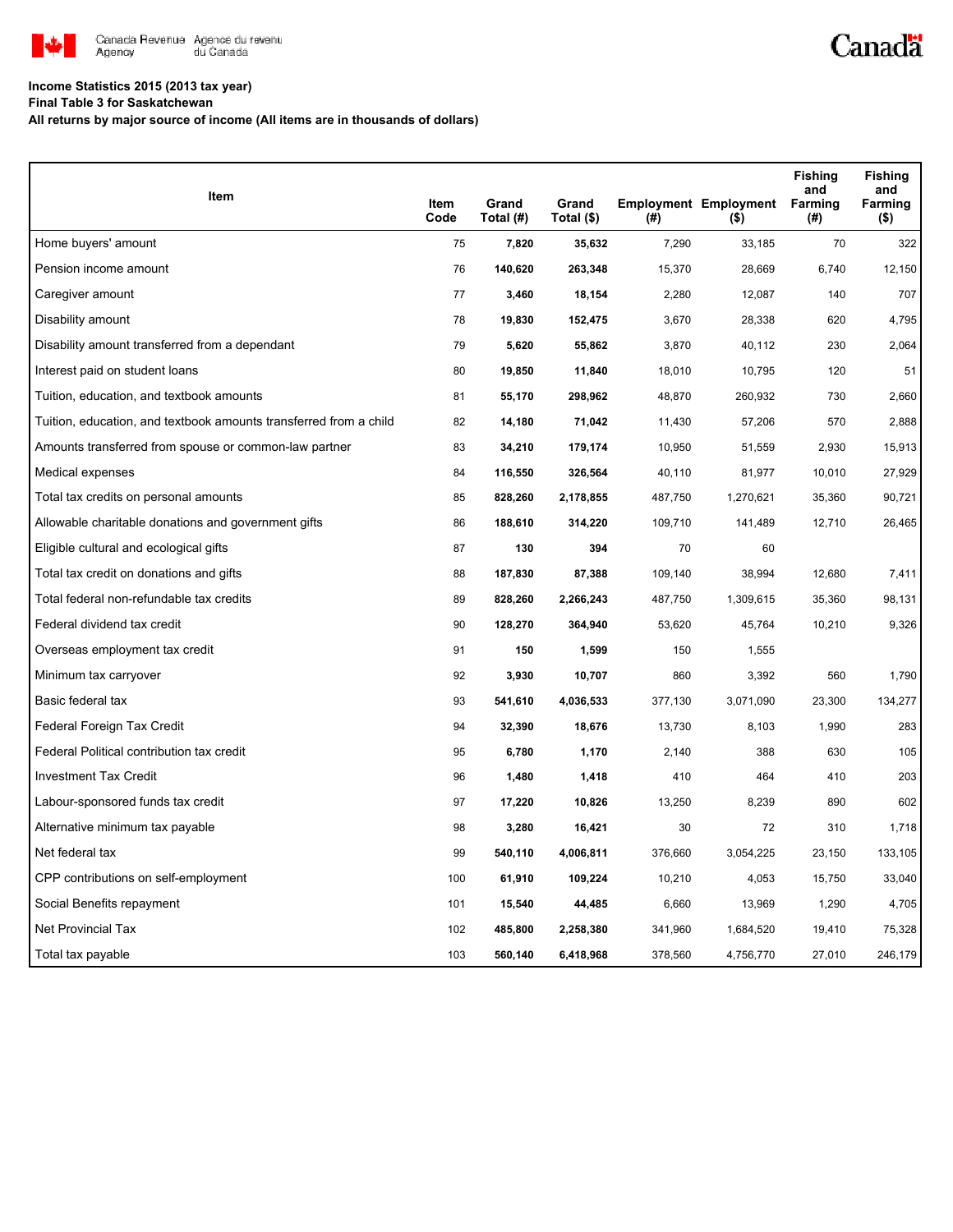| Item                                                                                              | Item<br>Code   | Income $(\#)$ | $Income$ (\$) | <b>Sales</b><br>Professional Professional (Self-Employment) (Self-Employment)<br>(#) | <b>Sales</b><br>$($ \$) | Proprietorship/<br><b>Partnerships</b><br>(# ) | Proprietorship/<br><b>Partnerships</b><br>$($ \$) |
|---------------------------------------------------------------------------------------------------|----------------|---------------|---------------|--------------------------------------------------------------------------------------|-------------------------|------------------------------------------------|---------------------------------------------------|
| Number of taxable returns                                                                         | $\mathbf{1}$   | 2,620         |               | 1,900                                                                                |                         | 28,630                                         |                                                   |
| Number of non-taxable returns                                                                     | $\overline{c}$ | 210           |               | 230                                                                                  |                         | 4,540                                          |                                                   |
| Total number of returns                                                                           | 3              | 2,840         |               | 2,120                                                                                |                         | 33,180                                         |                                                   |
| Employment income                                                                                 | 4              | 680           | 12,035        | 500                                                                                  | 6,961                   | 8,730                                          | 134,395                                           |
| Commissions (from employment)                                                                     | 5              | 10            | 37            | 30                                                                                   | 515                     | 150                                            | 2,223                                             |
| Other employment income                                                                           | 6              | 110           | 382           | 80                                                                                   | 203                     | 970                                            | 2,101                                             |
| Old Age Security pension (OASP)                                                                   | $\overline{7}$ | 320           | 1,573         | 250                                                                                  | 1,418                   | 2,670                                          | 15,538                                            |
| CPP or QPP benefits                                                                               | 8              | 420           | 3,319         | 390                                                                                  | 2,679                   | 4,630                                          | 26,398                                            |
| Other pensions or superannuation                                                                  | 9              | 200           | 5,577         | 130                                                                                  | 1,769                   | 1,600                                          | 23,187                                            |
| Elected split-pension amount                                                                      | 10             | 70            | 428           | 60                                                                                   | 287                     | 800                                            | 5,777                                             |
| Universal Child Care Benefit (UCCB)                                                               | 11             | 250           | 384           | 190                                                                                  | 301                     | 3,570                                          | 5,646                                             |
| Employment Insurance and other benefits                                                           | 12             | 40            | 231           | 30                                                                                   | 137                     | 640                                            | 3,261                                             |
| Taxable amount of dividends from taxable<br>Canadian corporations                                 | 13             | 680           | 10,995        | 490                                                                                  | 3,838                   | 4,040                                          | 25,369                                            |
| Interest and other investment income                                                              | 14             | 1,070         | 2,364         | 560                                                                                  | 531                     | 7,670                                          | 8,262                                             |
| Net partnership income (Limited or<br>non-active partners only)                                   | 15             | 80            | 86            |                                                                                      |                         | 200                                            | 136                                               |
| Net rental income                                                                                 | 16             | 290           | 1,473         | 270                                                                                  | 1,205                   | 2,510                                          | 9,431                                             |
| Taxable capital gains                                                                             | 17             | 410           | 2,173         | 350                                                                                  | 1,693                   | 2,790                                          | 15,165                                            |
| Registered retirement savings plan<br>income (RRSP)                                               | 18             | 170           | 1,132         | 190                                                                                  | 1,217                   | 2,210                                          | 11,903                                            |
| Other income                                                                                      | 19             | 710           | 2,210         | 540                                                                                  | 1,338                   | 6,280                                          | 15,600                                            |
| Net business income                                                                               | 20             | 140           | 738           | 150                                                                                  | 408                     | 32,600                                         | 849,822                                           |
| Net professional income                                                                           | 21             | 2,810         | 247,124       | 10                                                                                   | 59                      | 70                                             | 553                                               |
| Net commission income                                                                             | 22             | 20            | 75            | 2,090                                                                                | 101,572                 | 260                                            | 1,891                                             |
| Net farming income                                                                                | 23             | 90            | $-163$        | 70                                                                                   | $-318$                  | 2,010                                          | $-4,189$                                          |
| Net fishing income                                                                                | 24             |               |               |                                                                                      |                         |                                                |                                                   |
| Workers' compensation benefits                                                                    | 25             |               |               |                                                                                      |                         | 300                                            | 1,979                                             |
| Social assistance payments                                                                        | 26             | 30            | 134           | 20                                                                                   | 85                      | 710                                            | 2,924                                             |
| Net federal supplements                                                                           | 27             | 20            | 36            | 20                                                                                   | 48                      | 580                                            | 2,000                                             |
| Total income assessed                                                                             | 28             | 2,830         | 292,464       | 2,120                                                                                | 125,975                 | 33,040                                         | 1,160,026                                         |
| Registered pension plan contributions<br>(RPP)                                                    | 29             | 110           | 239           | 60                                                                                   | 98                      | 1,410                                          | 2,701                                             |
| RRSP deduction                                                                                    | 30             | 1,230         | 18,137        | 760                                                                                  | 8,290                   | 7,710                                          | 47,947                                            |
| Deduction for elected split-pension<br>amount                                                     | 31             | 110           | 1,350         | 60                                                                                   | 468                     | 650                                            | 5,507                                             |
| Annual union, professional, or like dues                                                          | 32             | 270           | 226           | 110                                                                                  | 55                      | 1,960                                          | 718                                               |
| Child care expenses                                                                               | 33             | 190           | 754           | 140                                                                                  | 446                     | 1,900                                          | 4,750                                             |
| <b>Business investment loss</b>                                                                   | 34             |               |               |                                                                                      |                         | 20                                             | 729                                               |
| Moving expenses                                                                                   | 35             | 50            | 273           | 10                                                                                   | 39                      | 200                                            | 760                                               |
| Support payments made                                                                             | 36             | 20            | 647           |                                                                                      |                         | 50                                             | 702                                               |
| Carrying charges and interest expenses                                                            | 37             | 430           | 1,237         | 240                                                                                  | 957                     | 1,720                                          | 2,732                                             |
| Deductions for CPP/QPP contributions on<br>self-employment and other earnings                     | 38             | 2,340         | 3,599         | 1,710                                                                                | 2,463                   | 26,080                                         | 27,533                                            |
| Deductions for provincial parental<br>insurance plan (PPIP) premiums on<br>self-employment income | 39             |               |               |                                                                                      |                         |                                                |                                                   |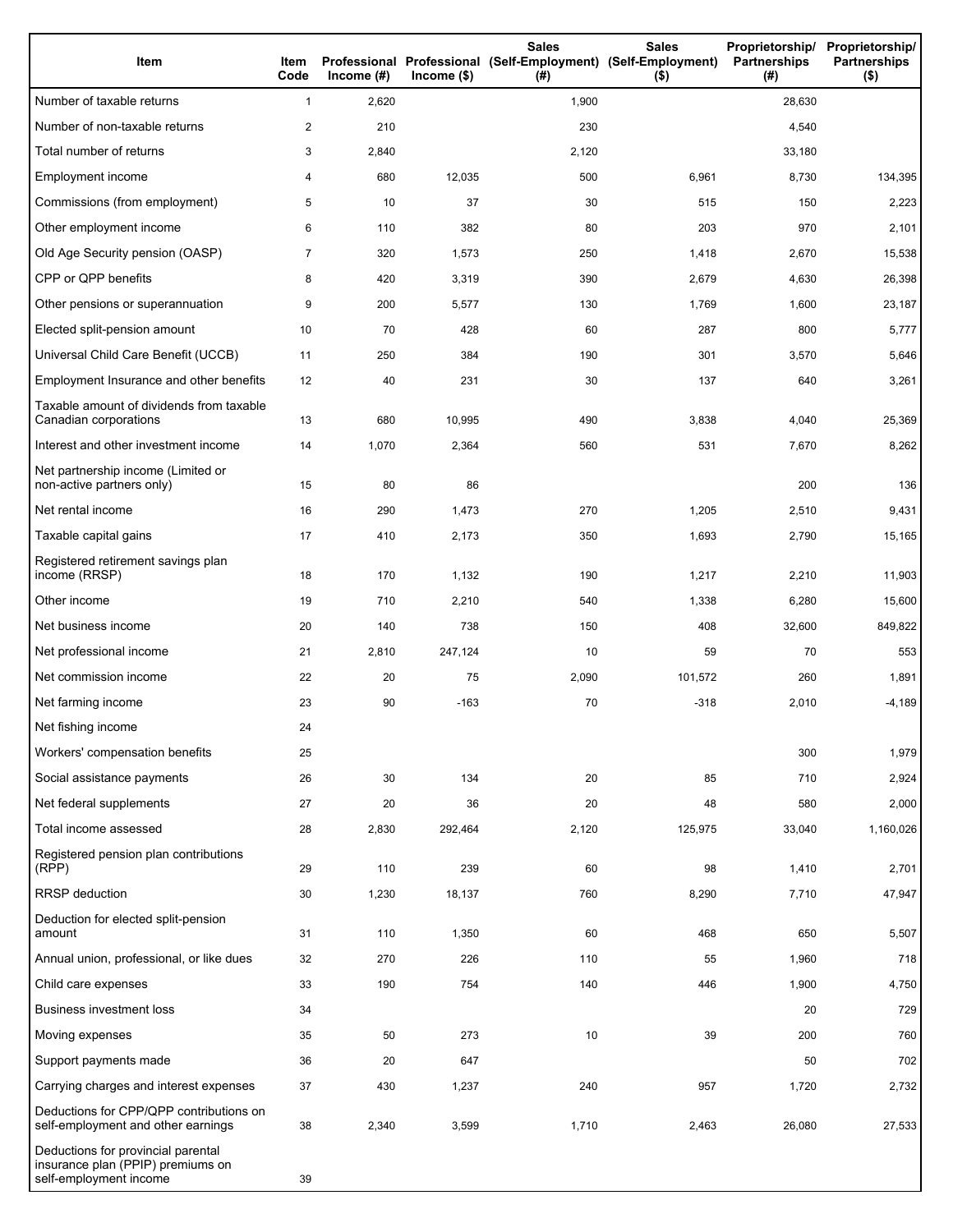| Item                                                              | Item<br>Code | Income (#) | $Income$ (\$) | <b>Sales</b><br>Professional Professional (Self-Employment) (Self-Employment)<br>(#) | <b>Sales</b><br>$($ \$) | Proprietorship/<br>Partnerships<br>(#) | Proprietorship/<br><b>Partnerships</b><br>$($ \$) |
|-------------------------------------------------------------------|--------------|------------|---------------|--------------------------------------------------------------------------------------|-------------------------|----------------------------------------|---------------------------------------------------|
| Exploration and development expenses                              | 40           | 60         | 383           | 30                                                                                   | 426                     | 100                                    | 630                                               |
| Other employment expenses                                         | 41           | 60         | 425           | 90                                                                                   | 941                     | 410                                    | 1,964                                             |
| Clergy residence deduction                                        | 42           |            |               |                                                                                      |                         | 20                                     | 202                                               |
| Other deductions                                                  | 43           |            |               |                                                                                      |                         | 440                                    | 1,396                                             |
| Total deductions before adjustments                               | 44           | 2,600      | 27,596        | 1,870                                                                                | 14,382                  | 28,360                                 | 98,287                                            |
| Social benefits repayment                                         | 45           | 150        | 702           | 60                                                                                   | 207                     | 250                                    | 779                                               |
| Net income after adjustments                                      | 46           | 2,800      | 264,362       | 2,080                                                                                | 111,559                 | 32,090                                 | 1,075,064                                         |
| Canadian Forces personnel and police<br>deduction                 | 47           |            |               |                                                                                      |                         |                                        |                                                   |
| Security options deductions                                       | 48           |            |               |                                                                                      |                         |                                        |                                                   |
| Other payments deductions                                         | 49           | 50         | 241           | 60                                                                                   | 214                     | 1,480                                  | 6,901                                             |
| Non-capital losses of other years                                 | 50           |            |               | 10                                                                                   | 87                      | 240                                    | 2,442                                             |
| Net capital losses of other years                                 | 51           | 130        | 266           | 120                                                                                  | 99                      | 530                                    | 650                                               |
| Capital gains deduction                                           | 52           |            |               | 10                                                                                   | 346                     | 160                                    | 5,586                                             |
| Northern residents deductions                                     | 53           |            |               |                                                                                      |                         | 150                                    | 379                                               |
| Additional deductions                                             | 54           |            |               |                                                                                      |                         | 40                                     | 37                                                |
| Farming/fishing losses of prior years                             | 55           |            |               |                                                                                      |                         | 100                                    | 857                                               |
| Total deductions from net income                                  | 56           | 200        | 975           | 200                                                                                  | 796                     | 2,620                                  | 17,119                                            |
| Taxable income assessed                                           | 57           | 2,790      | 263,389       | 2,080                                                                                | 110,767                 | 32,060                                 | 1,058,357                                         |
| Basic personal amount                                             | 58           | 2,840      | 31,179        | 2,120                                                                                | 23,411                  | 33,180                                 | 365,538                                           |
| Age amount                                                        | 59           | 160        | 753           | 210                                                                                  | 1,033                   | 2,510                                  | 14,850                                            |
| Spouse or common-law partner amount                               | 60           | 210        | 1,610         | 150                                                                                  | 1,162                   | 3,240                                  | 23,393                                            |
| Amount for eligible dependant                                     | 61           | 70         | 734           | 80                                                                                   | 810                     | 1,150                                  | 12,051                                            |
| Amount for children 17 and under                                  | 62           | 580        | 2,494         | 390                                                                                  | 1,616                   | 5,840                                  | 26,047                                            |
| Amount for infirm dependants age 18 or<br>older                   | 63           |            |               |                                                                                      |                         | 20                                     | 66                                                |
| CPP or QPP contributions through<br>employment                    | 64           | 520        | 392           | 390                                                                                  | 265                     | 7,140                                  | 4,917                                             |
| CPP or QPP contributions on<br>self-employment and other earnings | 65           | 2,340      | 3,599         | 1,710                                                                                | 2,463                   | 26,080                                 | 27,533                                            |
| Employment Insurance premiums                                     | 66           | 390        | 138           | 300                                                                                  | 86                      | 6,170                                  | 2,011                                             |
| PPIP premiums paid                                                | 67           |            |               |                                                                                      |                         |                                        |                                                   |
| PPIP premiums payable on employment<br>income                     | 68           |            |               |                                                                                      |                         |                                        |                                                   |
| PPIP premiums payable on<br>self-employment income                | 69           |            |               |                                                                                      |                         |                                        |                                                   |
| Volunteer firefighters' amount                                    | 70           |            |               |                                                                                      |                         | 130                                    | 381                                               |
| Canada employment amount                                          | 71           | 700        | 686           | 530                                                                                  | 518                     | 8,900                                  | 9,052                                             |
| Public transit amount                                             | 72           | 50         | 14            | 20                                                                                   | 6                       | 330                                    | 95                                                |
| Children's fitness amount                                         | 73           | 330        | 207           | 250                                                                                  | 151                     | 2,750                                  | 1,483                                             |
| Children's arts amount                                            | 74           | 160        | 94            | 100                                                                                  | 64                      | 930                                    | 476                                               |
| Home buyers' amount                                               | 75           | 30         | 159           |                                                                                      |                         | 200                                    | 923                                               |
| Pension income amount                                             | 76           | 260        | 504           | 180                                                                                  | 330                     | 2,230                                  | 4,121                                             |
| Caregiver amount                                                  | 77           | 20         | 101           | 10                                                                                   | 66                      | 170                                    | 847                                               |
| Disability amount                                                 | 78           | 20         | 154           | 20                                                                                   | 139                     | 270                                    | 2,093                                             |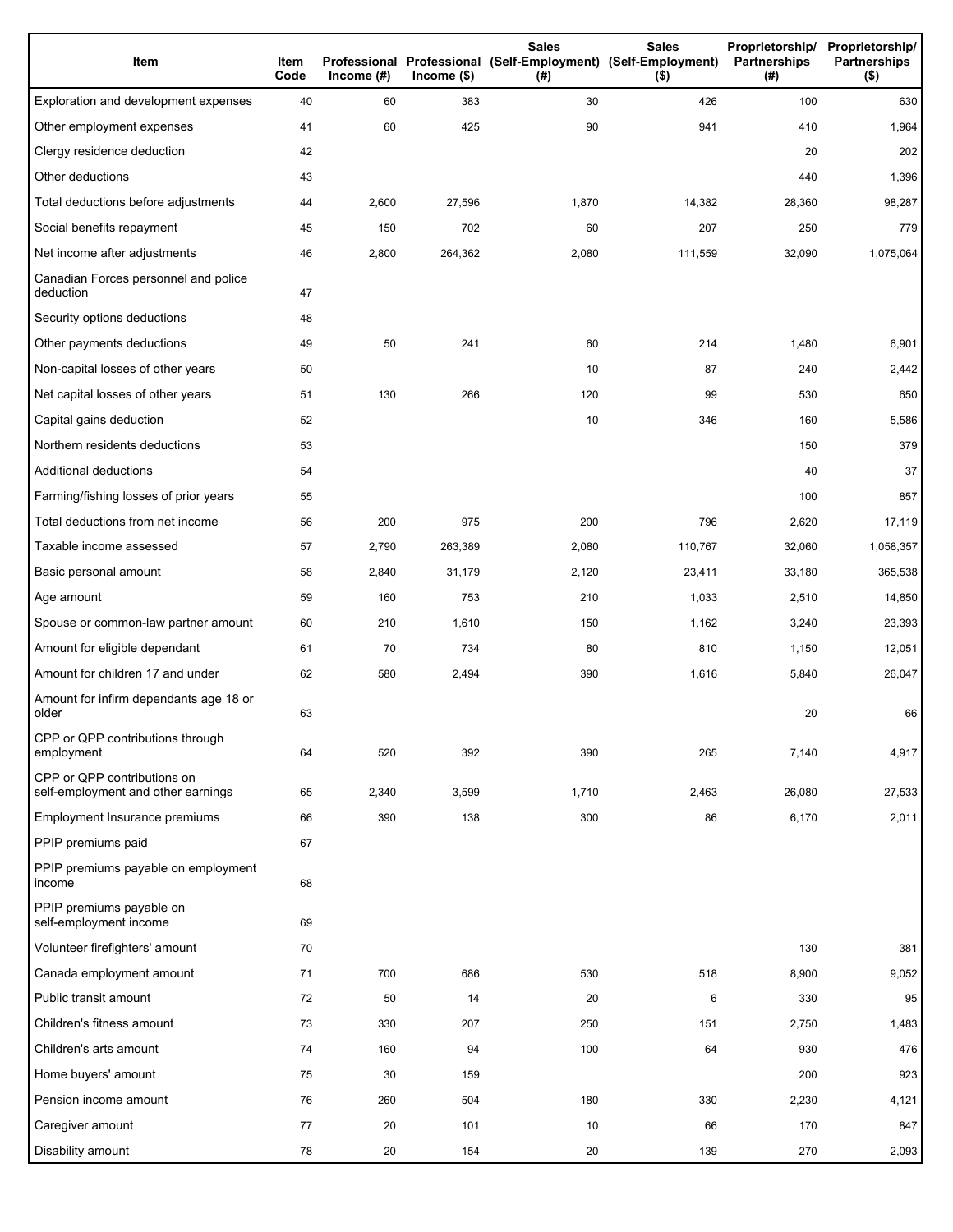| Item                                                                 | <b>Item</b><br>Code | Income (#) | $lncome$ (\$) | <b>Sales</b><br>(#) | <b>Sales</b><br>Proprietorship/<br>Professional Professional (Self-Employment) (Self-Employment)<br>Partnerships<br>$($ \$) |        | Proprietorship/<br><b>Partnerships</b><br>$($ \$) |
|----------------------------------------------------------------------|---------------------|------------|---------------|---------------------|-----------------------------------------------------------------------------------------------------------------------------|--------|---------------------------------------------------|
| Disability amount transferred from a<br>dependant                    | 79                  | 30         | 239           | 20                  | 213                                                                                                                         | 270    | 2,686                                             |
| Interest paid on student loans                                       | 80                  | 130        | 141           | 40                  | 20                                                                                                                          | 530    | 299                                               |
| Tuition, education, and textbook amounts                             | 81                  | 210        | 3,117         | 140                 | 521                                                                                                                         | 1,270  | 6,340                                             |
| Tuition, education, and textbook amounts<br>transferred from a child | 82                  | 140        | 846           | 70                  | 363                                                                                                                         | 550    | 2,813                                             |
| Amounts transferred from spouse or<br>common-law partner             | 83                  | 80         | 393           | 80                  | 384                                                                                                                         | 1,280  | 6,132                                             |
| Medical expenses                                                     | 84                  | 460        | 1,314         | 360                 | 744                                                                                                                         | 6,530  | 13,250                                            |
| Total tax credits on personal amounts                                | 85                  | 2,840      | 7,336         | 2,120               | 5,161                                                                                                                       | 33,180 | 79,117                                            |
| Allowable charitable donations and<br>government gifts               | 86                  | 1,160      | 4,440         | 720                 | 1,648                                                                                                                       | 6,790  | 13,148                                            |
| Eligible cultural and ecological gifts                               | 87                  |            |               |                     |                                                                                                                             |        |                                                   |
| Total tax credit on donations and gifts                              | 88                  | 1,160      | 1,268         | 720                 | 462                                                                                                                         | 6,750  | 3,676                                             |
| Total federal non-refundable tax credits                             | 89                  | 2,840      | 8,603         | 2,120               | 5,623                                                                                                                       | 33,180 | 82,793                                            |
| Federal dividend tax credit                                          | 90                  | 660        | 1,522         | 470                 | 520                                                                                                                         | 3,510  | 3,221                                             |
| Overseas employment tax credit                                       | 91                  |            |               |                     |                                                                                                                             |        |                                                   |
| Minimum tax carryover                                                | 92                  |            |               |                     |                                                                                                                             | 130    | 396                                               |
| Basic federal tax                                                    | 93                  | 2,160      | 49,446        | 1,570               | 15,435                                                                                                                      | 20,770 | 108,659                                           |
| Federal Foreign Tax Credit                                           | 94                  | 270        | 94            | 110                 | 8                                                                                                                           | 810    | 1,695                                             |
| Federal Political contribution tax credit                            | 95                  | 110        | 27            |                     |                                                                                                                             | 210    | 32                                                |
| <b>Investment Tax Credit</b>                                         | 96                  | 10         | 10            | 10                  | 25                                                                                                                          | 90     | 154                                               |
| Labour-sponsored funds tax credit                                    | 97                  | 120        | 82            | 140                 | 95                                                                                                                          | 820    | 533                                               |
| Alternative minimum tax payable                                      | 98                  |            |               |                     |                                                                                                                             | 30     | 88                                                |
| Net federal tax                                                      | 99                  | 2,160      | 49,249        | 1,570               | 15,300                                                                                                                      | 20,710 | 106,494                                           |
| CPP contributions on self-employment                                 | 100                 | 2,340      | 7,198         | 1,710               | 4,926                                                                                                                       | 26,080 | 55,065                                            |
| Social Benefits repayment                                            | 101                 | 150        | 702           | 60                  | 207                                                                                                                         | 250    | 779                                               |
| <b>Net Provincial Tax</b>                                            | 102                 | 1,920      | 25,977        | 1,370               | 8,477                                                                                                                       | 15,780 | 57,553                                            |
| Total tax payable                                                    | 103                 | 2,620      | 83,136        | 1,900               | 28,912                                                                                                                      | 28,630 | 219,941                                           |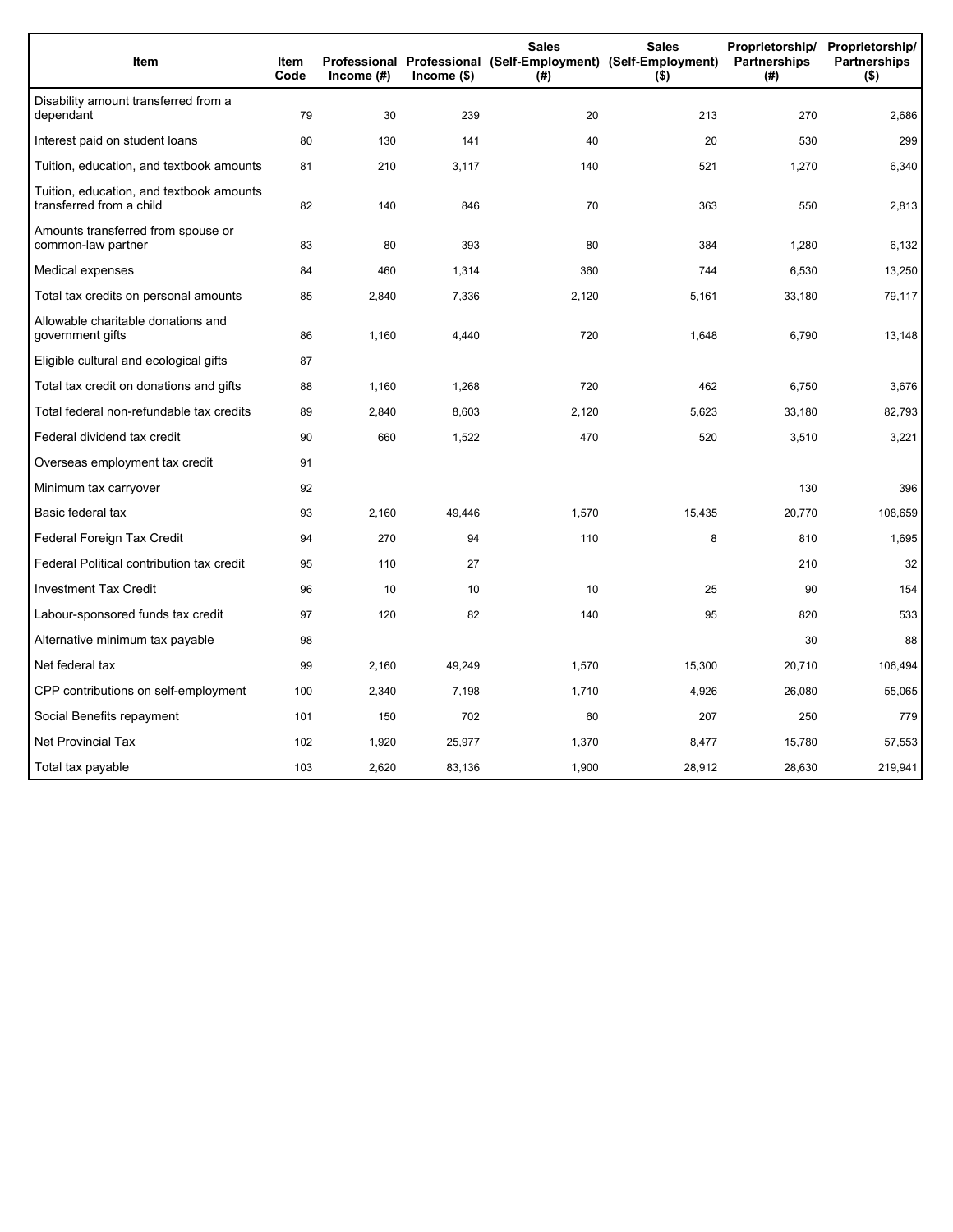| Item                                                                                           | Item<br>Code   | (# )   | Investment Investment<br>$($ \$) | Pension<br>(#) | Pension<br>$($ \$) | <b>Benefit</b><br>(#) | <b>Benefit</b><br>$($ \$) |
|------------------------------------------------------------------------------------------------|----------------|--------|----------------------------------|----------------|--------------------|-----------------------|---------------------------|
| Number of taxable returns                                                                      | $\mathbf{1}$   | 33,620 |                                  | 72,670         |                    | 5,700                 |                           |
| Number of non-taxable returns                                                                  | $\overline{c}$ | 9,100  |                                  | 67,500         |                    | 56,440                |                           |
| Total number of returns                                                                        | 3              | 42,710 |                                  | 140,160        |                    | 62,140                |                           |
| Employment income                                                                              | 4              | 17,220 | 433,363                          | 16,130         | 151,553            | 16,830                | 70,702                    |
| Commissions (from employment)                                                                  | 5              | 180    | 3,426                            | 130            | 489                | 170                   | 319                       |
| Other employment income                                                                        | 6              | 1,770  | 5,101                            | 7,380          | 13,227             | 1,100                 | 1,581                     |
| Old Age Security pension (OASP)                                                                | $\overline{7}$ | 10,700 | 62,579                           | 117,450        | 741,756            | 8,950                 | 50,764                    |
| CPP or QPP benefits                                                                            | 8              | 14,350 | 90,889                           | 130,910        | 935,114            | 8,810                 | 21,650                    |
| Other pensions or superannuation                                                               | 9              | 7,270  | 92,504                           | 95,680         | 1,786,192          | 740                   | 1,940                     |
| Elected split-pension amount                                                                   | 10             | 2,060  | 11,951                           | 19,790         | 227,396            | 80                    | 545                       |
| Universal Child Care Benefit (UCCB)                                                            | 11             | 2,260  | 3,858                            | 180            | 241                | 25,060                | 42,967                    |
| Employment Insurance and other benefits                                                        | 12             | 770    | 5,821                            | 1,210          | 6,524              | 9,830                 | 117,117                   |
| Taxable amount of dividends from taxable Canadian corporations                                 | 13             | 31,850 | 2,176,525                        | 33,760         | 95,618             | 1,390                 | 1,232                     |
| Interest and other investment income                                                           | 14             | 24,490 | 149,172                          | 75,690         | 139,901            | 4,100                 | 1,857                     |
| Net partnership income (Limited or non-active partners only)                                   | 15             | 1,490  | 13,022                           | 770            | 247                |                       |                           |
| Net rental income                                                                              | 16             | 12,360 | 153,632                          | 6,890          | 26,162             | 330                   | 613                       |
| Taxable capital gains                                                                          | 17             | 14,920 | 692,715                          | 23,120         | 40,533             | 1,050                 | 651                       |
| Registered retirement savings plan income (RRSP)                                               | 18             | 2,870  | 23,707                           | 10,960         | 59,063             | 1,180                 | 2,756                     |
| Other income                                                                                   | 19             | 14,970 | 52,127                           | 32,690         | 51,778             | 3,840                 | 5,222                     |
| Net business income                                                                            | 20             | 3,580  | 21,527                           | 5,010          | 13,496             | 830                   | 1,043                     |
| Net professional income                                                                        | 21             | 440    | 7,790                            | 550            | 2,874              | 50                    | 125                       |
| Net commission income                                                                          | 22             | 450    | 3,420                            | 500            | 1,577              | 200                   | 159                       |
| Net farming income                                                                             | 23             | 4,750  | 19,792                           | 6,150          | 3,142              | 390                   | $-1,595$                  |
| Net fishing income                                                                             | 24             |        |                                  | 20             | -16                | 40                    | 59                        |
| Workers' compensation benefits                                                                 | 25             | 200    | 1,916                            | 760            | 5,035              | 2,550                 | 56,666                    |
| Social assistance payments                                                                     | 26             | 240    | 616                              | 5,730          | 10,010             | 35,970                | 322,280                   |
| Net federal supplements                                                                        | 27             | 1,250  | 3,579                            | 41,360         | 148,368            | 9,530                 | 80,415                    |
| Total income assessed                                                                          | 28             | 42,700 | 4,029,649                        | 140,160        | 4,461,273          | 62,130                | 779,595                   |
| Registered pension plan contributions (RPP)                                                    | 29             | 2,420  | 5,417                            | 2,520          | 3,009              | 2,180                 | 1,634                     |
| <b>RRSP</b> deduction                                                                          | 30             | 9,360  | 80,232                           | 6,530          | 38,704             | 1,670                 | 2,254                     |
| Deduction for elected split-pension amount                                                     | 31             | 2,060  | 13,252                           | 21,060         | 212,675            | 30                    | 142                       |
| Annual union, professional, or like dues                                                       | 32             | 3,140  | 1,333                            | 6,460          | 1,263              | 3,270                 | 553                       |
| Child care expenses                                                                            | 33             | 1,120  | 3,819                            | 60             | 85                 | 1,990                 | 3,577                     |
| <b>Business investment loss</b>                                                                | 34             | 20     | 589                              | 20             | 192                |                       |                           |
| Moving expenses                                                                                | 35             | 90     | 484                              | 70             | 230                | 70                    | 120                       |
| Support payments made                                                                          | 36             | 130    | 3,381                            | 170            | 1,306              |                       |                           |
| Carrying charges and interest expenses                                                         | 37             | 11,680 | 35,648                           | 31,990         | 17,965             | 1,270                 | 271                       |
| Deductions for CPP/QPP contributions on self-employment and other<br>earnings                  | 38             | 3,560  | 1,805                            | 1,500          | 431                | 220                   | 35                        |
| Deductions for provincial parental insurance plan (PPIP) premiums on<br>self-employment income | 39             |        |                                  |                |                    |                       |                           |
| Exploration and development expenses                                                           | 40             | 1,010  | 5,813                            | 680            | 1,954              |                       |                           |
| Other employment expenses                                                                      | 41             | 420    | 6,222                            | 440            | 946                | 160                   | 589                       |
| Clergy residence deduction                                                                     | 42             | 20     | 204                              | 60             | 304                |                       |                           |
| Other deductions                                                                               | 43             | 1,430  | 2,346                            | 3,690          | 34,570             | 1,300                 | 1,036                     |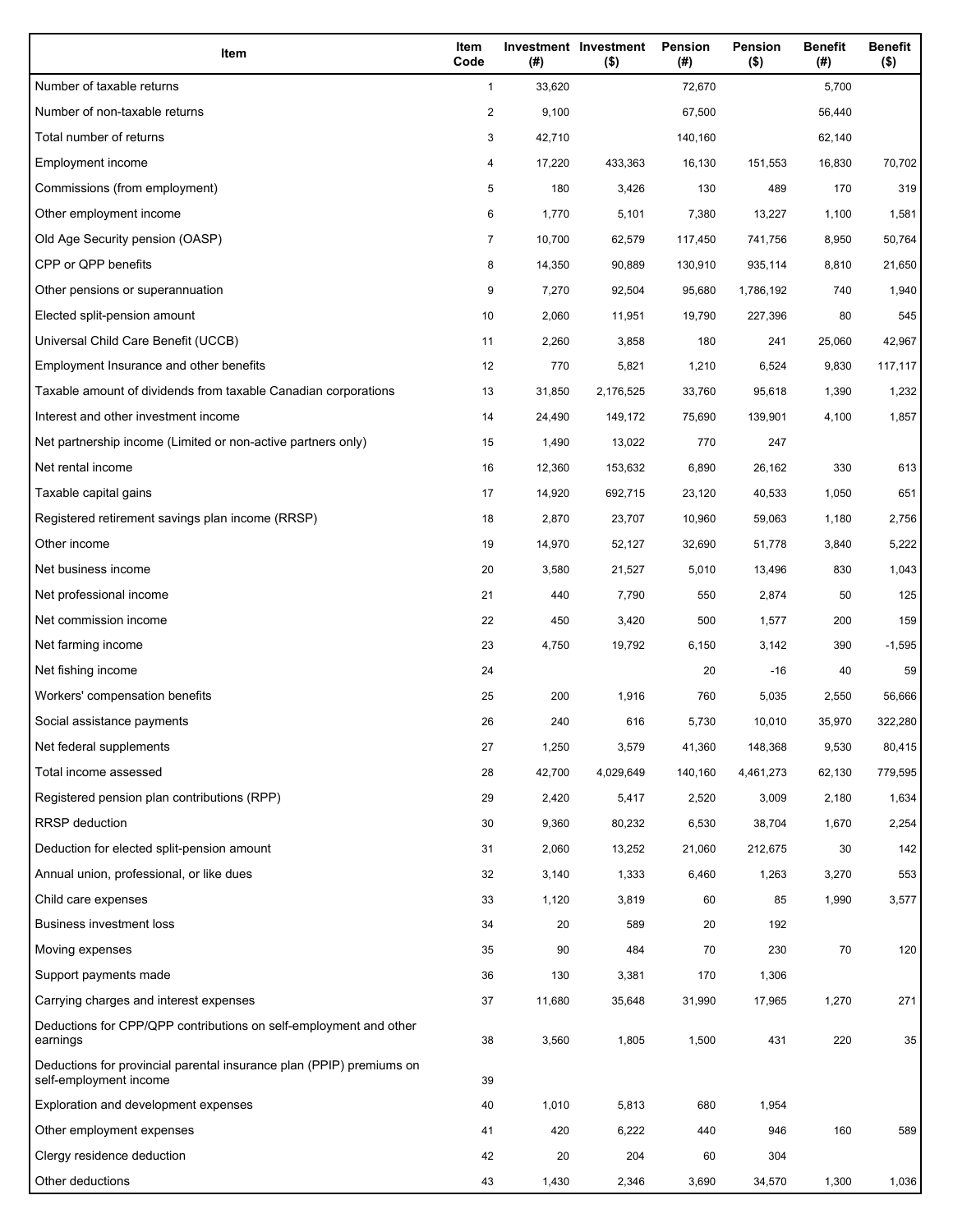| Item                                                              | <b>Item Code</b> | (#)    | Investment Investment<br>$($ \$) |         | Pension (#) Pension (\$) Benefit (#) Benefit (\$) |        |         |
|-------------------------------------------------------------------|------------------|--------|----------------------------------|---------|---------------------------------------------------|--------|---------|
| Total deductions before adjustments                               | 44               | 23,400 | 160,589                          | 54,310  | 313,658                                           | 8,640  | 10,557  |
| Social benefits repayment                                         | 45               | 3,680  | 15,281                           | 2,910   | 7,135                                             | 20     | 53      |
| Net income after adjustments                                      | 46               | 42,430 | 3,856,862                        | 140,070 | 4,141,189                                         | 61,950 | 769,404 |
| Canadian Forces personnel and police deduction                    | 47               |        |                                  |         |                                                   |        |         |
| Security options deductions                                       | 48               | 10     | 1,450                            |         |                                                   |        |         |
| Other payments deductions                                         | 49               | 1,440  | 5,916                            | 42,730  | 163,436                                           | 40,460 | 459,452 |
| Non-capital losses of other years                                 | 50               | 100    | 594                              | 40      | 242                                               |        |         |
| Net capital losses of other years                                 | 51               | 3,300  | 15,811                           | 5,410   | 6,711                                             | 50     | 35      |
| Capital gains deduction                                           | 52               | 4,520  | 439,427                          | 450     | 4,396                                             |        |         |
| Northern residents deductions                                     | 53               | 90     | 185                              | 520     | 1,323                                             | 410    | 826     |
| Additional deductions                                             | 54               | 120    | 360                              | 1,490   | 6,602                                             | 110    | 1,080   |
| Farming/fishing losses of prior years                             | 55               | 170    | 1,942                            | 150     | 674                                               | 10     | 165     |
| Total deductions from net income                                  | 56               | 8,600  | 465,935                          | 49,760  | 183,460                                           | 40,760 | 461,641 |
| Taxable income assessed                                           | 57               | 42,340 | 3,393,664                        | 139,860 | 3,958,190                                         | 46,850 | 309,016 |
| Basic personal amount                                             | 58               | 42,710 | 470,821                          | 140,160 | 1,545,998                                         | 62,140 | 683,953 |
| Age amount                                                        | 59               | 7,690  | 34,930                           | 116,100 | 734,460                                           | 8,990  | 61,222  |
| Spouse or common-law partner amount                               | 60               | 1,470  | 10,123                           | 5,630   | 23,317                                            | 3,400  | 31,318  |
| Amount for eligible dependant                                     | 61               | 430    | 4,397                            | 410     | 3,820                                             | 7,740  | 84,333  |
| Amount for children 17 and under                                  | 62               | 5,230  | 23,288                           | 640     | 2,164                                             | 13,190 | 64,673  |
| Amount for infirm dependants age 18 or older                      | 63               | 20     | 101                              | 120     | 598                                               |        |         |
| CPP or QPP contributions through employment                       | 64               | 11,790 | 12,668                           | 6,760   | 3,480                                             | 7,620  | 2,448   |
| CPP or QPP contributions on self-employment and other earnings    | 65               | 3,560  | 1,805                            | 1,500   | 431                                               | 220    | 35      |
| Employment Insurance premiums                                     | 66               | 7,030  | 2,703                            | 11,160  | 2,705                                             | 11,560 | 2,363   |
| PPIP premiums paid                                                | 67               |        |                                  |         |                                                   |        |         |
| PPIP premiums payable on employment income                        | 68               |        |                                  |         |                                                   |        |         |
| PPIP premiums payable on self-employment income                   | 69               |        |                                  |         |                                                   |        |         |
| Volunteer firefighters' amount                                    | 70               | 80     | 234                              | 50      | 147                                               |        |         |
| Canada employment amount                                          | 71               | 17,930 | 19,186                           | 21,550  | 19,036                                            | 14,270 | 13,712  |
| Public transit amount                                             | 72               | 520    | 109                              | 1,670   | 392                                               | 500    | 153     |
| Children's fitness amount                                         | 73               | 3,250  | 2,143                            | 180     | 73                                                | 1,350  | 503     |
| Children's arts amount                                            | 74               | 1,300  | 763                              | 70      | 31                                                | 390    | 143     |
| Home buyers' amount                                               | 75               | 90     | 435                              | 40      | 158                                               | 70     | 284     |
| Pension income amount                                             | 76               | 8,650  | 15,668                           | 103,830 | 196,274                                           | 800    | 886     |
| Caregiver amount                                                  | 77               | 170    | 891                              | 530     | 2,573                                             | 60     | 353     |
| Disability amount                                                 | 78               | 1,230  | 9,457                            | 11,360  | 87,195                                            | 1,980  | 15,207  |
| Disability amount transferred from a dependant                    | 79               | 290    | 2,542                            | 570     | 4,186                                             | 240    | 2,770   |
| Interest paid on student loans                                    | 80               | 310    | 212                              | 20      | 9                                                 | 610    | 278     |
| Tuition, education, and textbook amounts                          | 81               | 2,070  | 16,833                           | 280     | 437                                               | 700    | 2,806   |
| Tuition, education, and textbook amounts transferred from a child | 82               | 750    | 3,724                            | 450     | 2,144                                             | 20     | 46      |
| Amounts transferred from spouse or common-law partner             | 83               | 1,130  | 5,333                            | 15,130  | 84,544                                            | 2,080  | 12,197  |
| Medical expenses                                                  | 84               | 8,420  | 35,565                           | 45,680  | 150,141                                           | 2,060  | 3,620   |
| Total tax credits on personal amounts                             | 85               | 42,710 | 101,091                          | 140,160 | 429,647                                           | 62,140 | 147,510 |
| Allowable charitable donations and government gifts               | 86               | 12,990 | 56,842                           | 40,300  | 63,434                                            | 1,020  | 654     |
| Eligible cultural and ecological gifts                            | 87               |        |                                  | 40      | 109                                               |        |         |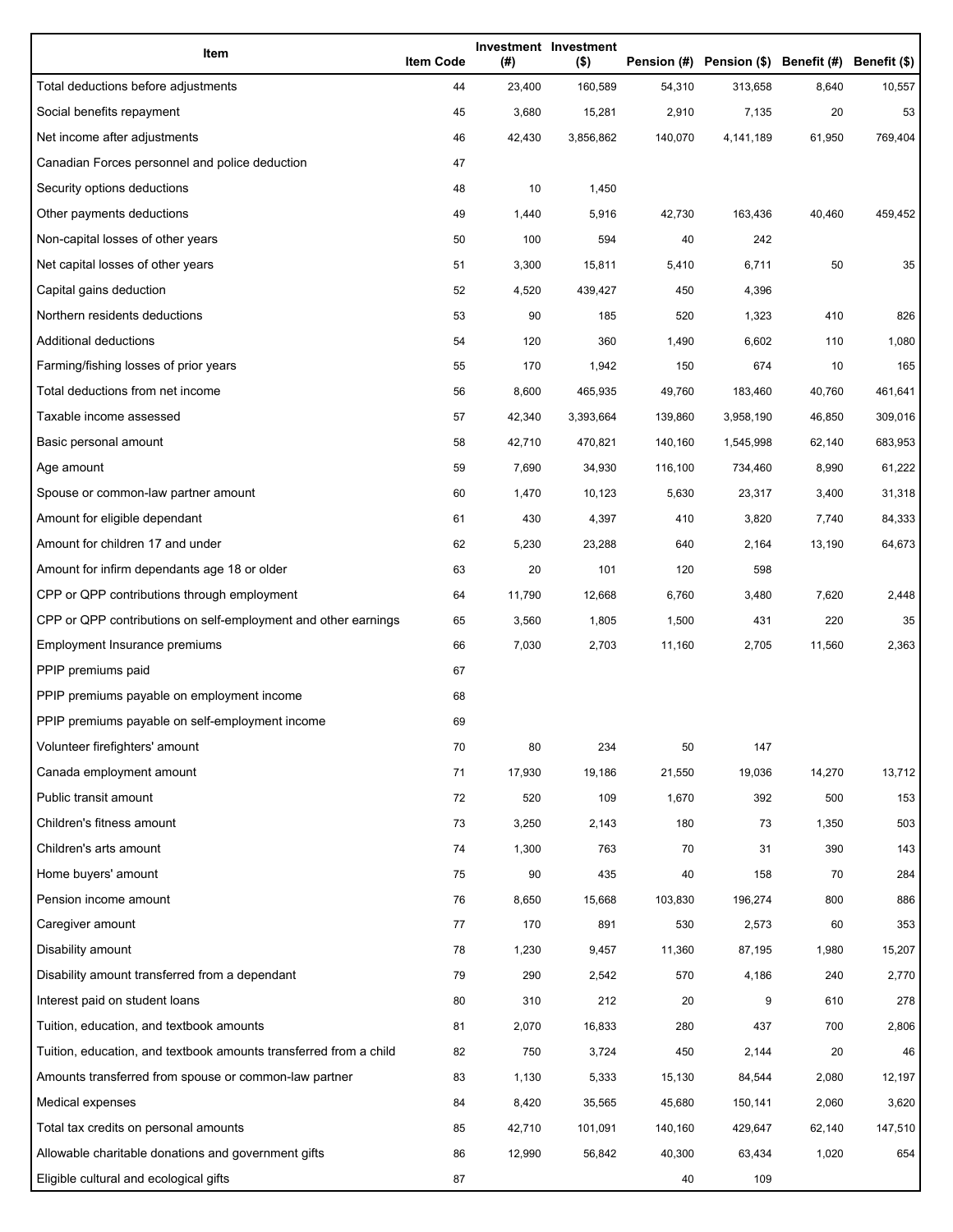| Item                                      | <b>Item Code</b> | (#)    | Investment Investment<br>$($ \$) | Pension (#) | Pension (\$) Benefit (#) |        | Benefit (\$)   |
|-------------------------------------------|------------------|--------|----------------------------------|-------------|--------------------------|--------|----------------|
| Total tax credit on donations and gifts   | 88               | 12,960 | 16,242                           | 40,190      | 17,462                   | 1,010  | 173            |
| Total federal non-refundable tax credits  | 89               | 42,710 | 117,334                          | 140,160     | 447,109                  | 62,140 | 147,684        |
| Federal dividend tax credit               | 90               | 29,380 | 289,296                          | 26,850      | 12,823                   | 540    | 105            |
| Overseas employment tax credit            | 91               |        |                                  |             |                          |        |                |
| Minimum tax carryover                     | 92               | 1,780  | 3,609                            | 430         | 949                      |        |                |
| Basic federal tax                         | 93               | 29,260 | 326,517                          | 72,460      | 230,120                  | 5,580  | 8,088          |
| Federal Foreign Tax Credit                | 94               | 5,330  | 6,976                            | 9,090       | 813                      | 80     | $\overline{2}$ |
| Federal Political contribution tax credit | 95               | 830    | 162                              | 2,680       | 425                      |        |                |
| <b>Investment Tax Credit</b>              | 96               | 230    | 293                              | 210         | 173                      |        |                |
| Labour-sponsored funds tax credit         | 97               | 1,110  | 701                              | 650         | 425                      | 60     | 29             |
| Alternative minimum tax payable           | 98               | 2,900  | 14,536                           |             |                          |        |                |
| Net federal tax                           | 99               | 29,020 | 320,048                          | 71,980      | 228,298                  | 5,560  | 8,059          |
| CPP contributions on self-employment      | 100              | 3,560  | 3,610                            | 1,500       | 861                      | 220    | 69             |
| Social Benefits repayment                 | 101              | 3,680  | 15,281                           | 2,910       | 7,135                    | 20     | 53             |
| Net Provincial Tax                        | 102              | 31,410 | 213,699                          | 63,050      | 139,432                  | 2,740  | 2,092          |
| Total tax payable                         | 103              | 33,620 | 552,639                          | 72,670      | 375,727                  | 5,700  | 10,274         |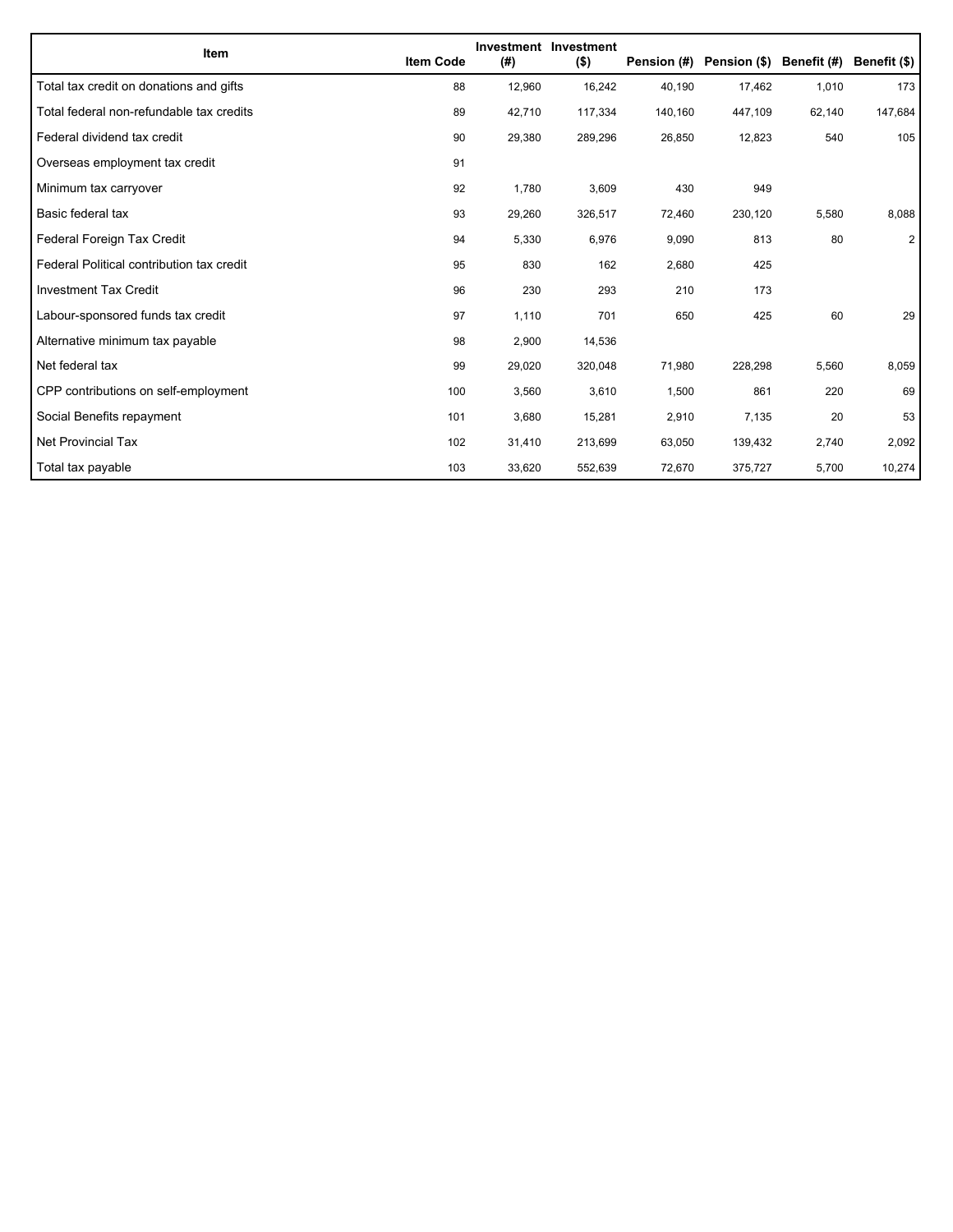| Item                                                                                        | Item Code Other (#) |        | Other (\$) |
|---------------------------------------------------------------------------------------------|---------------------|--------|------------|
| Number of taxable returns                                                                   | 1                   | 9,430  |            |
| Number of non-taxable returns                                                               | 2                   | 12,570 |            |
| Total number of returns                                                                     | 3                   | 22,000 |            |
| Employment income                                                                           | 4                   | 6,380  | 92,164     |
| Commissions (from employment)                                                               | 5                   | 90     | 534        |
| Other employment income                                                                     | 6                   | 920    | 2,552      |
| Old Age Security pension (OASP)                                                             | 7                   | 1,830  | 8,629      |
| CPP or QPP benefits                                                                         | 8                   | 5,240  | 33,493     |
| Other pensions or superannuation                                                            | 9                   | 1,840  | 25,266     |
| Elected split-pension amount                                                                | 10                  | 790    | 4,772      |
| Universal Child Care Benefit (UCCB)                                                         | 11                  | 870    | 1,350      |
| Employment Insurance and other benefits                                                     | 12                  | 670    | 4,318      |
| Taxable amount of dividends from taxable Canadian corporations                              | 13                  | 3,360  | 17,079     |
| Interest and other investment income                                                        | 14                  | 5,130  | 8,482      |
| Net partnership income (Limited or non-active partners only)                                | 15                  | 120    | 95         |
| Net rental income                                                                           | 16                  | 610    | 2,085      |
| Taxable capital gains                                                                       | 17                  | 2,270  | 8,800      |
| Registered retirement savings plan income (RRSP)                                            | 18                  | 5,180  | 152,778    |
| Other income                                                                                | 19                  | 12,210 | 381,021    |
| Net business income                                                                         | 20                  | 920    | 3,381      |
| Net professional income                                                                     | 21                  | 110    | 736        |
| Net commission income                                                                       | 22                  | 120    | 408        |
| Net farming income                                                                          | 23                  | 440    | -857       |
| Net fishing income                                                                          | 24                  |        |            |
| Workers' compensation benefits                                                              | 25                  | 120    | 1,223      |
| Social assistance payments                                                                  | 26                  | 380    | 1,392      |
| Net federal supplements                                                                     | 27                  | 330    | 872        |
| Total income assessed                                                                       | 28                  | 15,500 | 762,748    |
| Registered pension plan contributions (RPP)                                                 | 29                  | 1,540  | 2,914      |
| RRSP deduction                                                                              | 30                  | 2,390  | 80,754     |
| Deduction for elected split-pension amount                                                  | 31                  | 540    | 4,789      |
| Annual union, professional, or like dues                                                    | 32                  | 1,800  | 515        |
| Child care expenses                                                                         | 33                  | 230    | 606        |
| <b>Business investment loss</b>                                                             | 34                  |        |            |
| Moving expenses                                                                             | 35                  | 120    | 377        |
| Support payments made                                                                       | 36                  | 20     | 232        |
| Carrying charges and interest expenses                                                      | 37                  | 2,320  | 3,218      |
| Deductions for CPP/QPP contributions on self-employment and other earnings                  | 38                  | 550    | 200        |
| Deductions for provincial parental insurance plan (PPIP) premiums on self-employment income | 39                  |        |            |
| Exploration and development expenses                                                        | 40                  | 100    | 1,039      |
| Other employment expenses                                                                   | 41                  | 170    | 583        |
| Clergy residence deduction                                                                  | 42                  |        |            |
| Other deductions                                                                            | 43                  | 510    | 5,504      |
| Total deductions before adjustments                                                         | 44                  | 6,340  | 101,018    |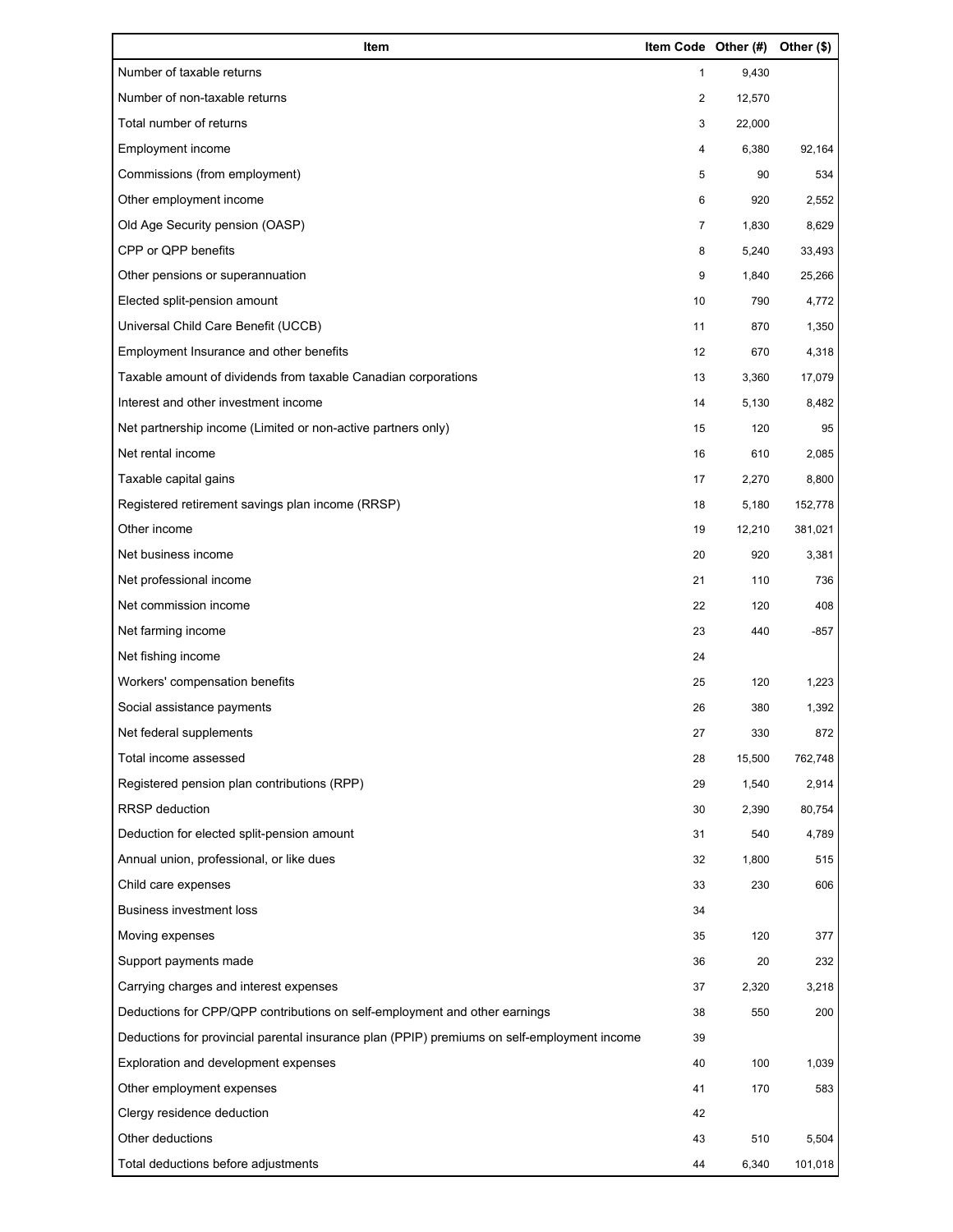| Item                                                              | Item Code Other (#) |        | Other (\$) |
|-------------------------------------------------------------------|---------------------|--------|------------|
| Social benefits repayment                                         | 45                  | 520    | 1,653      |
| Net income after adjustments                                      | 46                  | 15,430 | 660,825    |
| Canadian Forces personnel and police deduction                    | 47                  |        |            |
| Security options deductions                                       | 48                  |        |            |
| Other payments deductions                                         | 49                  | 800    | 3,465      |
| Non-capital losses of other years                                 | 50                  | 20     | 338        |
| Net capital losses of other years                                 | 51                  | 550    | 984        |
| Capital gains deduction                                           | 52                  | 70     | 2,076      |
| Northern residents deductions                                     | 53                  | 160    | 392        |
| Additional deductions                                             | 54                  | 50     | 538        |
| Farming/fishing losses of prior years                             | 55                  | 20     | 97         |
| Total deductions from net income                                  | 56                  | 1,610  | 7,905      |
| Taxable income assessed                                           | 57                  | 15,420 | 652,951    |
| Basic personal amount                                             | 58                  | 22,000 | 241,828    |
| Age amount                                                        | 59                  | 1,460  | 7,641      |
| Spouse or common-law partner amount                               | 60                  | 1,190  | 9,551      |
| Amount for eligible dependant                                     | 61                  | 690    | 7,342      |
| Amount for children 17 and under                                  | 62                  | 1,530  | 6,923      |
| Amount for infirm dependants age 18 or older                      | 63                  | 10     | 63         |
| CPP or QPP contributions through employment                       | 64                  | 3,970  | 3,120      |
| CPP or QPP contributions on self-employment and other earnings    | 65                  | 550    | 200        |
| Employment Insurance premiums                                     | 66                  | 4,890  | 1,679      |
| PPIP premiums paid                                                | 67                  |        |            |
| PPIP premiums payable on employment income                        | 68                  |        |            |
| PPIP premiums payable on self-employment income                   | 69                  |        |            |
| Volunteer firefighters' amount                                    | 70                  | 20     | 54         |
| Canada employment amount                                          | 71                  | 6,160  | 6,167      |
| Public transit amount                                             | 72                  | 520    | 132        |
| Children's fitness amount                                         | 73                  | 420    | 228        |
| Children's arts amount                                            | 74                  | 150    | 79         |
| Home buyers' amount                                               | 75                  |        |            |
| Pension income amount                                             | 76                  | 2,560  | 4,746      |
| Caregiver amount                                                  | 77                  | 90     | 529        |
| Disability amount                                                 | 78                  | 670    | 5,096      |
| Disability amount transferred from a dependant                    | 79                  | 120    | 1,051      |
| Interest paid on student loans                                    | 80                  | 80     | 34         |
| Tuition, education, and textbook amounts                          | 81                  | 890    | 5,315      |
| Tuition, education, and textbook amounts transferred from a child | 82                  | 200    | 1,012      |
| Amounts transferred from spouse or common-law partner             | 83                  | 560    | 2,719      |
| Medical expenses                                                  | 84                  | 2,930  | 12,025     |
| Total tax credits on personal amounts                             | 85                  | 22,000 | 47,651     |
| Allowable charitable donations and government gifts               | 86                  | 3,220  | 6,100      |
| Eligible cultural and ecological gifts                            | 87                  |        |            |
| Total tax credit on donations and gifts                           | 88                  | 3,210  | 1,701      |